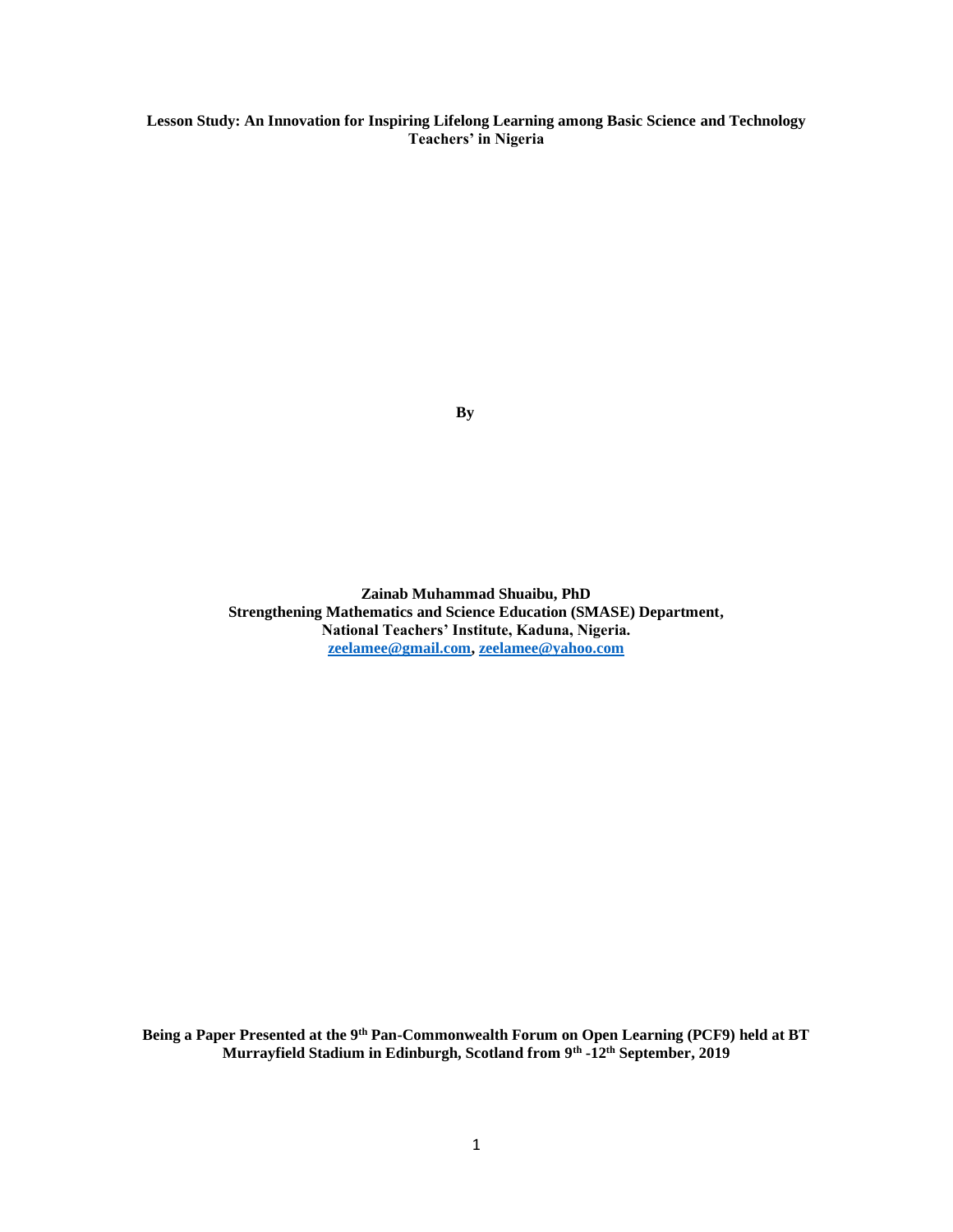### **Abstract**

To enhance classroom teaching, every teacher ought to keep up with the latest trends in education and teaching practices. Teachers are required to adopt the mind-set of lifelong learning and one of the approaches is through the Lesson Study model. Lesson Study is a teaching improvement and knowledge building process; it has been propagated as an innovative and effective model of teacher professional development. The aim of the current study therefore, is to explore the effect of Lesson Study as an innovation for lifelong learning among basic science and technology teachers. To achieve this, a quasi experimental design was employed. Six classes including 6 teachers and 240 pupils were randomly assigned into experimental and control group. The data was collected by applying the two instruments Basic Science and Technology Achievement Test (BSTAT) and Classroom Lesson Observation Checklist (CLOC). The result indicates a significant improvement in lesson delivery skills of teachers exposed to Lesson Study model comparing to those in the control group. In addition, the pupils in the experimental group showed more commitment and higher achievement in learning science than the control group. Therefore, Lesson Study model is suggested to be adopted by head teachers and principals to improve basic science and technology teachers' innovation and lifelong learning.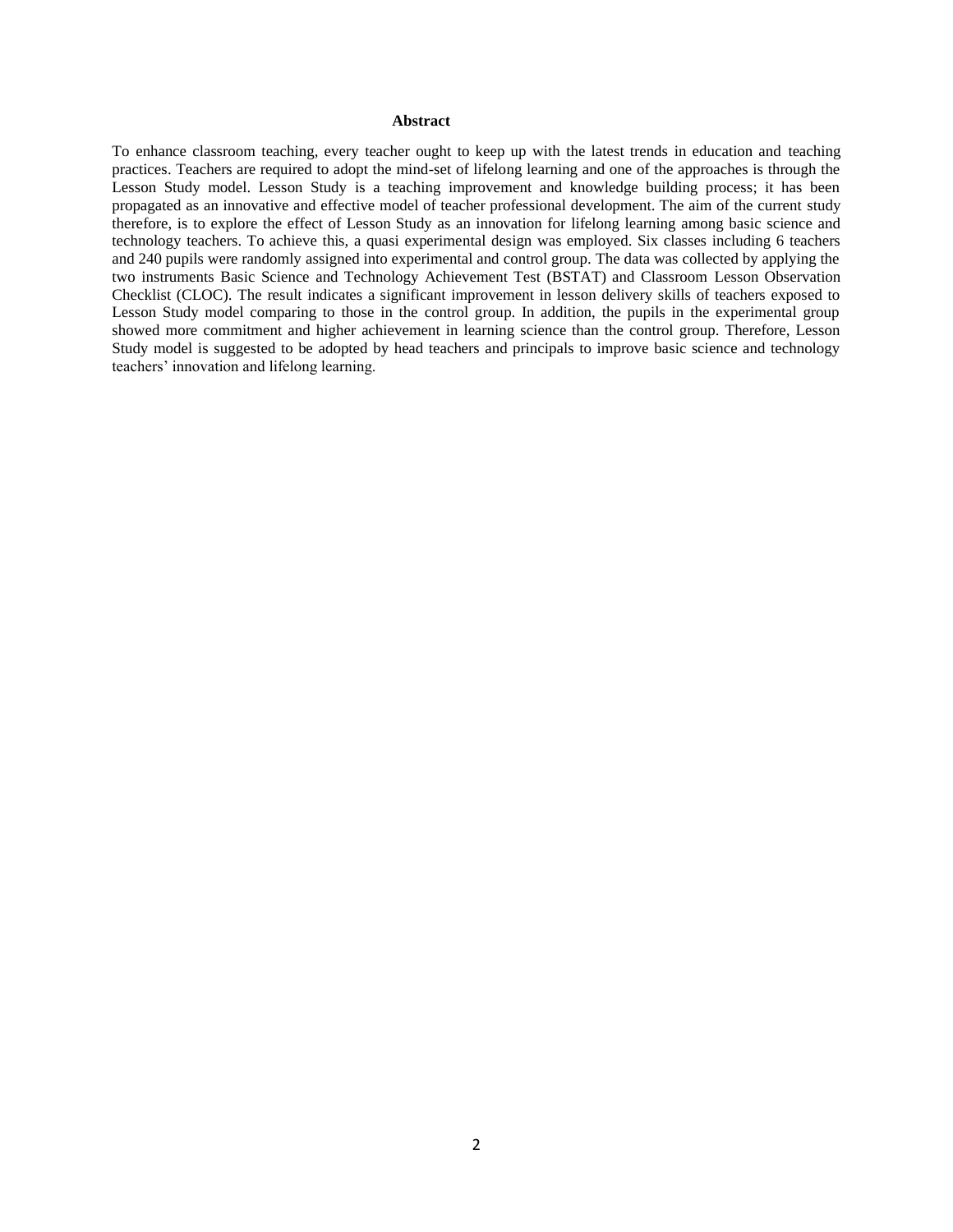### **Introduction**

Basic Science and Technology (BST) are taught at basic education level in Nigeria to help build a solid foundation for productive employment or for secondary and post-secondary education (FME, 2008). BST plays an important role in the economic and social development of the world in general and Nigeria in particular. However, it is on record (Adeyemi, 2011) that in spite of the large money invested in science and technology sector over the years, performance of students is not commensurate with huge amount of government spending.

SMASE (2006) Baseline survey in Kaduna, Niger and Plateau also showed poor performance of pupils in Basic Science and Technology, the result indicates that most teachers use the teacher-centred content- based approach and do not relate what they teach to the immediate environment of the pupils. However, the finding of studies from some researchers (Okebukola, 2009, Danjuma & Shuaibu, 2015) tends to suggest that a lot need to be done in order to improve the quality of lesson delivery and pupils understanding of science concepts. These studies indicate that there is a gap between lesson delivery and pupils understanding of science concepts, hence the need for intervention strategy that could fill that gap by having access to sustainable, high quality professional development in order to improve teaching and student learning.

### **Literature Review**

### *Innovation for Learning Science*

Innovation, according to the United Nations Education Science and Cultural Organization (UNESCO) in Okoye (2012) is a general change that is deliberate and must never be regarded as simple adjustment. Innovations in Education therefore are new, creative ideas which are meant to bring effectiveness and change to the educational sector. They can simply be said to be the new things in the educational sector meant to bring more efficiency and effectiveness. Meanwhile, research studies have shown that students' academic achievement in the three core science subjects (Biology, Chemistry and Physics) have been very poor with little or no appreciable improvement over the years (Olorundare, 2014). It is believed that innovative practices in science education can help to enhance the students' academic achievement in the science subjects.

### *Lifelong leaning for Science Teachers*

The necessity to cope with the rapid changes in science and technology in the 21st century and the necessity to adjust to the prerequisites of the knowledge society brought about the need for lifelong learning.

Lifelong learning is a continuous process in which individuals retain and develop their life-based conduct, knowledge and skills. The main aim of lifelong learning is to reinforce and improve the life quality of individuals by enabling them to bring their own potential to the utmost level. According to Reinsch (2007), lifelong learning can be defined in these three terms:

- ➢ The entire educational system should focus on raising lifelong students.
- $\triangleright$  In addition to the educational system; industries, business and organizations will also need lifelong learning processes.
- ➢ Individuals, within this respect, should be self-directed learners.

In this case lifelong learning refers to formal (sponsored) and informal (unsponsored) learning. Formal learning includes but is not limited to participation for, post high school education provided by colleges and universities; community, state, military or occupationally sponsored programs; Professional counseling and proprietary schools. Informal learning includes, but is not limited to, seeking advice from an expert, experienced peer or adult; using a library or other resource centre and setting up a self-directed learning project -leading toward valuing lifelong learning.

Following are the necessary activities for strengthening lifelong learning skills: developing positive attitudes toward learning, reading, writing, speaking and listening, research and independent learning, study skills and learning strategies, higher-order thinking skills and thinking about thinking.

# *Lesson Study in relation to Innovation and lifelong learning*

At the basic education level, teachers who teach Basic Science and Technology (BST) need to be confident with what they are teaching, they need to have appropriates teaching techniques, different strategies for motivating the pupils; that really means having a good professional development system in place(Brain, 2008). Stigler and Hiebert (1999) suggest that teachers must be the driving force behind improvements in the education system as they are in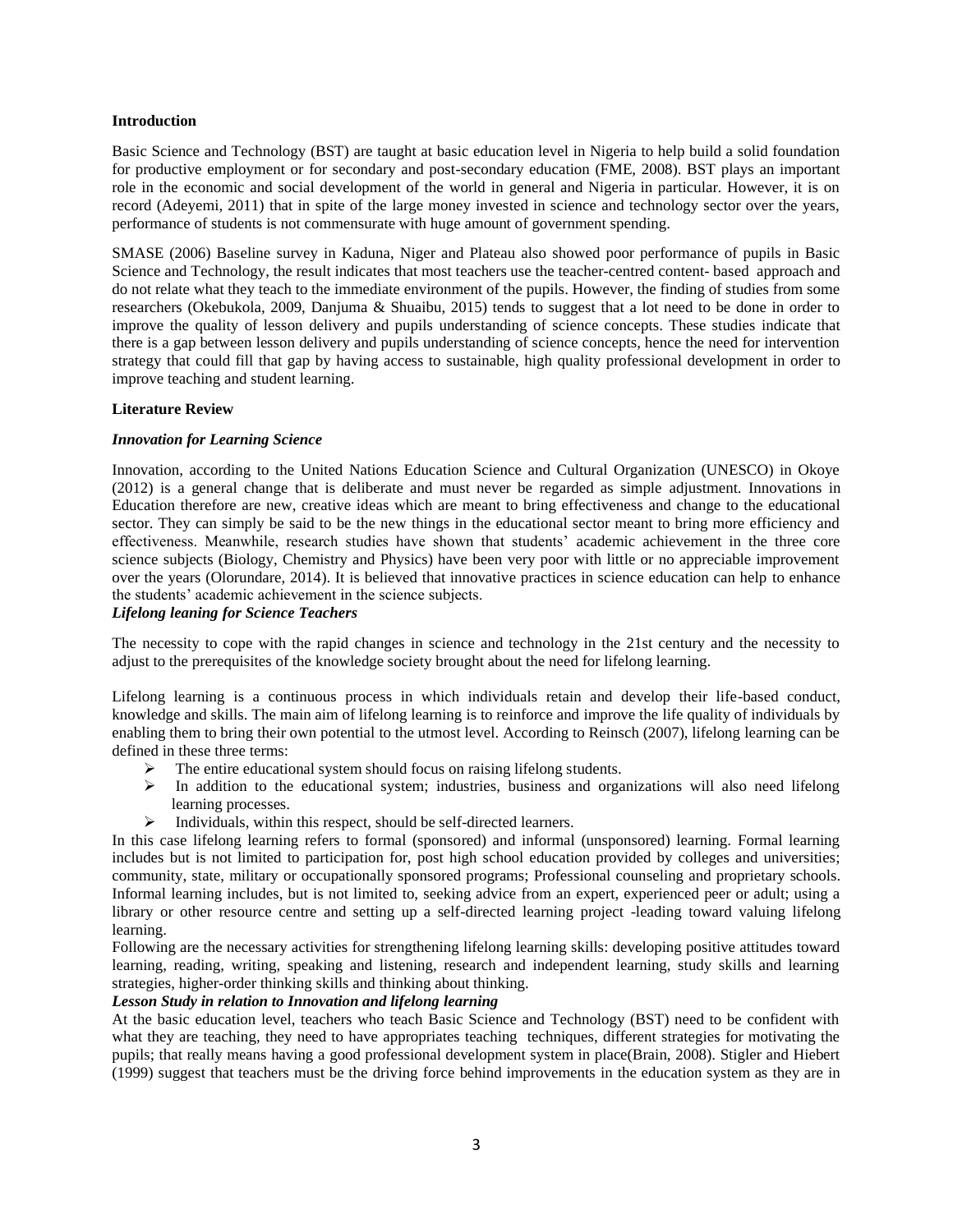the best position to understand and propose solutions to problems faced by students. Teachers must have access to sustainable, high quality professional development in order to improve teaching and student learning.

A key aim of professional development in recent years internationally has been to develop sustainable networks of teachers who engage in developing effective pedagogy (Dana, & Yendol-Silva, 2003). This kind of practice is synonymous to Lesson Study. In this study; it is the interest of the researcher to explore the effect of Lesson Study as an innovation for life-long learning among basic science and technology teachers in Nigeria.

### **Statement of the Problem**

An impact survey on Strengthening Mathematics and Science Education (SMASE) programme conducted in 2018 by the National Teachers' Institute and SMASE stakeholders revealed the prevailing factors in mathematics and science classrooms among others are knowledge-based teaching and teacher-centred lessons.

The impact survey concluded that Nigerian teachers need to acquire more skills on how to plan and deliver a learner-centred activity based lessons in mathematics and science, through exposure to activities that enhances understanding of concepts and production of improvised materials. They also stated that teachers' attention need to be drawn for them to re-examine their instructional approach for the benefit of their learners. Therefore, a strong need exists for teachers to experience sustainable high-quality professional development in order to improve student learning and teacher instruction (SMASE Baseline Survey, 2006; Danjuma and Shuaibu, 2015; SMASE impact survey, 2018.).

### **Research Question**

- 1. What are the differences in the observed classroom lesson delivery skills among Basic Science and Technology teachers exposed to Lesson Study model?
- 2. What is the effect of teachers' exposure to Lesson Study model on pupils' achievement in Basic Science and Technology?

#### **Research Hypotheses**

Ho1: There is no significant difference in the rating of observed Classroom Lesson delivery

- skills among teachers exposed to School-Based Professional Development using Lesson Study model.
- Ho2: There is no significant difference in pupils' achievement in Basic Science Technology taught by teachers exposed to Lesson Study model and those teachers not exposed to Lesson Study model

### **METHODOLOGY**

#### **Research Design**

The mixed method design employed was an explanatory approach with a quasi-experimental design. The quantitative method was quasi-experimental between-subjects approach utilizing a pre- and posttest group design. Qualitative data was collected at two time points post intervention.

### **Sample and Sampling Technique**

Two schools were selected at random using the simple random sampling technique involving balloting with replacement in Bauchi state, it was also used to select the experimental and control groups. For the teacher's selection, the middle basic (Primary 5 teachers) of the schools were sampled purposively for the study the pupils in the teacher's class were used for the study.

#### **Instruments for Data Collection**

For the purpose of this study, the following instruments were used for data collection:

- 1. Basic Science and Technology Achievement Test (BSTAT) for to the pupils developed by the researcher.
- 2. Classroom Lesson Observation Checklist (CLOC) was adapted from SMASE, (2013).

The two instruments were subjected to content and face validation by experts and a reliability coefficient of 0.6825 was obtained for the BSTAT instrument.

#### **Methods of Data Collection**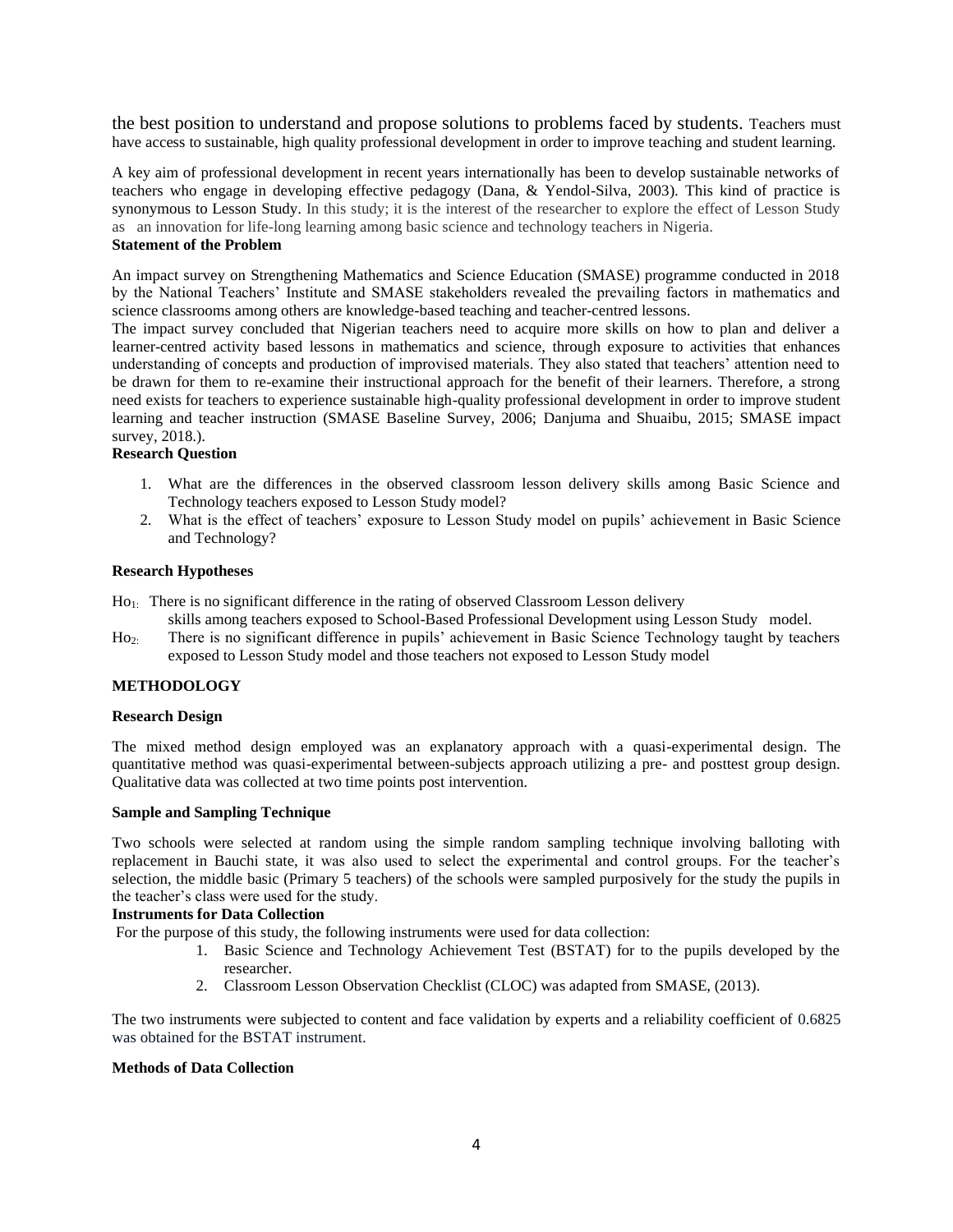The Basic Science and Technology Achievement Test (BSTAT) for the pupils were administered to both experimental and control groups before the commencement of the treatment. The raw scores of the pretest were analyzed to determine if there is any difference in pupil's achievement between the experimental and control. The result of the two groups showed that the pupils are equivalent in their achievement in Basic Science and Technology concepts.

## *Experimental Group*

The pupils of the experimental group were taught with Learner-centred lesson plans developed by teachers exposed to the Lesson Study Model for Seventy two (72) periods of thirty five (35) minutes lessons for 12 weeks. The teachers undergo the stages and procedure of the lesson study model as presented below:

## **Stages of Lesson Study Model**

### **The Lesson Study Model**



The Classroom Lesson Observation Checklist (CLOC) was used to assess the aspect of lesson delivery and innovation with rating scale 1-5 with following response types:- Poor(1), Fair(2), Good(3), Very Good(4) and Excellent(5).

## *Control group*

The control group teachers was not exposed to lesson study or training and they taught the same topics used in the experimental to teach their pupils using the conventional lecture method alone.

Immediately after the twelve (12) weeks period of treatment, a posttest was administered to both experimental and control groups with BSTAT and data collected was subjected to analysis.

### **Method for Data Analysis**

Description statistics in form of mean and standard deviation and graphically illustrations using bar charts and line graphs was used to answer research questions. Kruskal-wallis one way analysis of variance was used to test hypothesis one and analysis of Covariance (ANCOVA) was used to test hypotheses two.

### **Results and Discussion**

Three major variables were assessed in the observation by raters during the experiment. These were teaching procedure, Fundamental techniques/methodology and Class management. The mean scores are graphically illustrated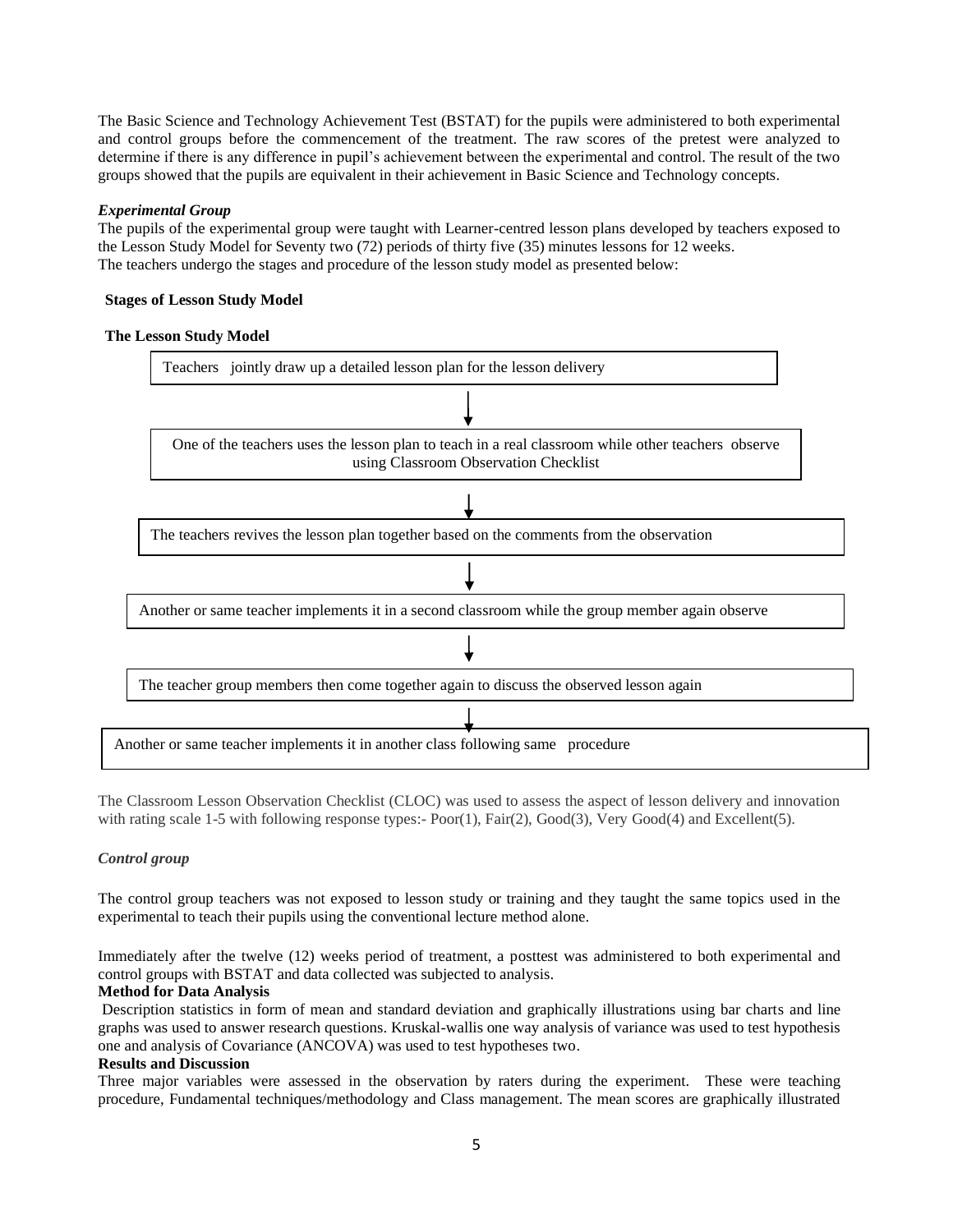for the 12 week period in bar charts for the rated means of the components of teaching procedure while line graph was used for the rated Fundamental techniques/methodology and bar chart was used for the Class management and their respective components.





The mean rating in Figure 1 shows that the teachers had a progressive increase in their effectiveness of the various teaching procedures from the first week till the  $12<sup>th</sup>$  week of the experiment. This was the case for Clarity /feasibility of lesson objectives, appropriateness of lesson introduction, emphasis on main concept and achievement of set objectives. For appropriateness of lesson content, innovation, Language used and lesson summary, optimum effectiveness was achieved in the eleventh week of the experiment. There were observed difference in the mean rating between the first four weeks, and the subsequent weeks but mean rating increased to 'very good' based on the five point scale at the 9<sup>th</sup> week of the experiment and remain till the  $12<sup>th</sup>$ week for the Teaching procedures used by the teacher participants.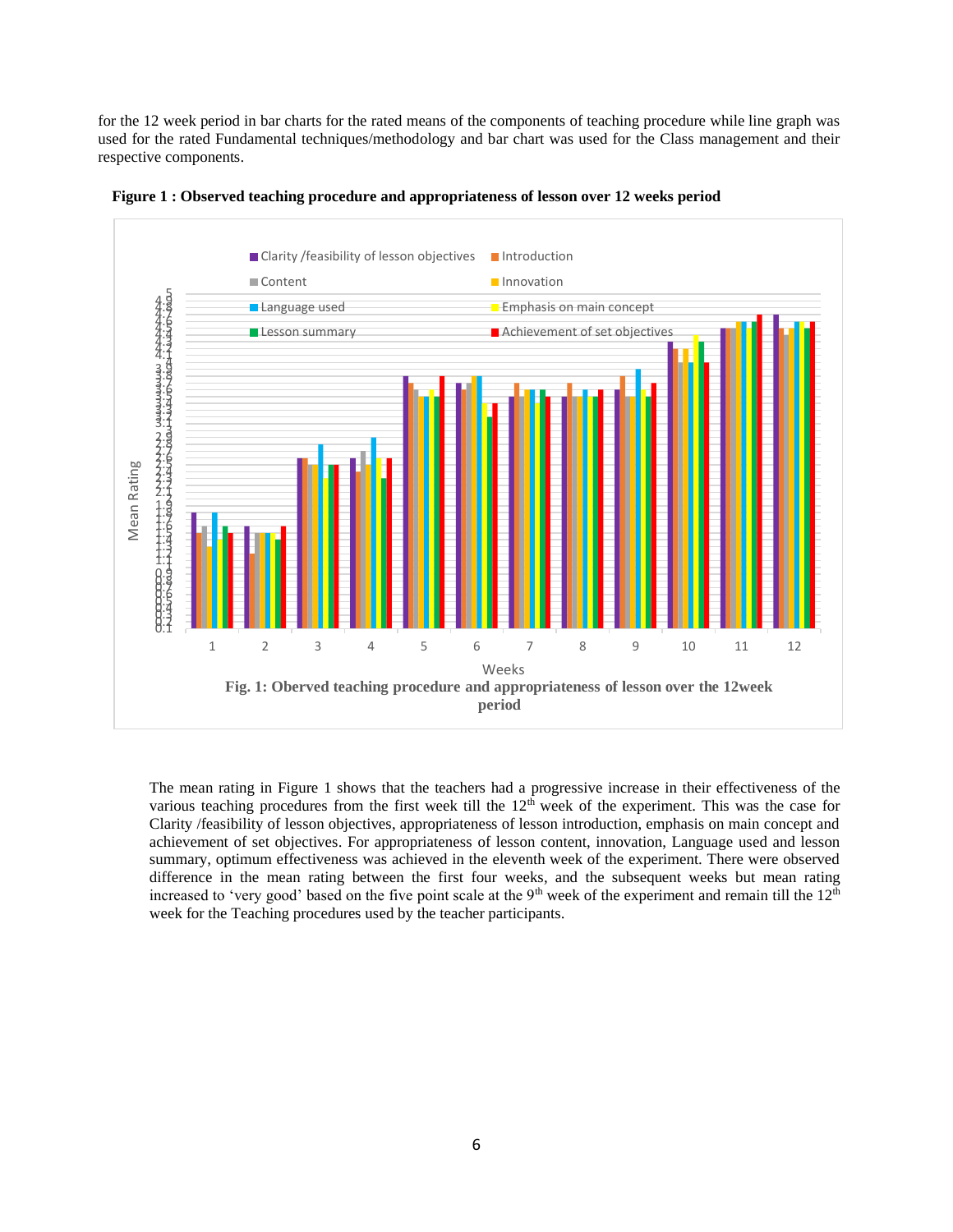# **Figure. 2 Observed rated fundamental techniques/methodology used by the teachers over the 12 week period.**



The data in figure 2 shows use of fundamental techniques/methodology by the teacher participants rose in the second week of the experiments. All the three components of the variable were observed to follow this trend of progress among the teacher participants. The observation revealed that effective usage achieved in the 5<sup>th</sup> week was dramatic because a slight decline was observed in the  $6<sup>th</sup>$  week. But progress was again accelerated in the  $7<sup>th</sup>$  week till the  $11<sup>th</sup>$  week when optimum effective usage of the methodologies (pupil's participation in teaching and learning activities, appropriateness of demonstration and instructional teaching materials and appropriateness of teachers' attitude and expression) were achieved. The ratings of the methodologies are generally very low in the first three weeks and attained highest rating in the 11<sup>th</sup> week. Though continuous increase was observed for appropriateness of demonstration and instructional teaching materials and appropriateness of teachers' attitude and expression but the observation for pupil's participation in teaching and learning activities did not increase proportionately.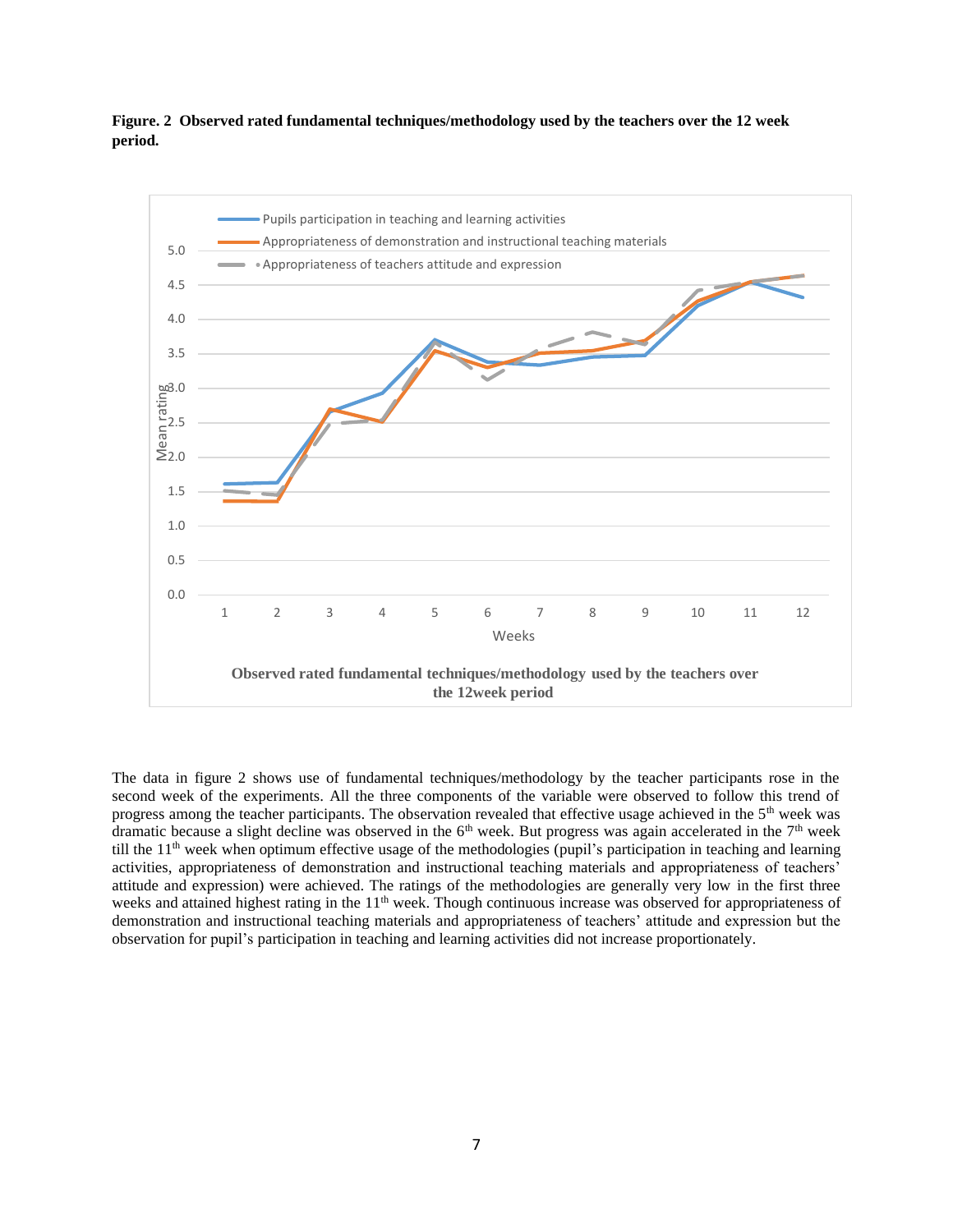



The observed ratings of the class management by the teacher participants were generally low in the first two weeks. Though there was better rating of the use of pupils' opinions/ideas, it could be said to be a random development since it was not replicated in the subsequent weeks. Like all the improvements, optimum class control was achieved by the teacher participants in the 11<sup>th</sup> week for the distribution of time, class control, use of pupils opinions/ideas and evaluation of the lesson by the teacher participants. From the observations, it could be concluded that there were differences in the ratings of observed classroom lesson delivery skills among Basic Science and Technology (BST) teachers exposed to Lesson Study model at the middle basic education level over the 12week period.

| Level     | $r_{\bm{v}\bm{p}\bm{e}}$ |     | Mean  | <b>Std. Deviation</b> | Std. Error | Mean difference |
|-----------|--------------------------|-----|-------|-----------------------|------------|-----------------|
| Pre-test  | Control                  | 205 | 13.45 | 3.081                 | 0.215      |                 |
|           | Experimental             | 219 | 13.12 | 2.639                 | 0.178      | $-0.33$         |
| Post-test | Control                  | 205 | 13.87 | 2.431                 | 0.170      |                 |
|           | Experimental             | 219 | 33.00 | 5.133                 | 0.347      | 19.13           |

| Table 4: Mean achievement of pupils before and after their teachers' exposure to the use of Lesson Study |
|----------------------------------------------------------------------------------------------------------|
|----------------------------------------------------------------------------------------------------------|

The mean scores of pupils who were taught by the teachers in the two groups before the experiment were basically the same. The score of pupils taught by teachers in the control group was 13.45±3.081 while that of those in the experimental group was  $13.12 \pm 2.639$ . The mean difference was  $-0.33$  against pupils taught by teachers in the experimental group. After the teachers in the experimental group were exposed to Lesson Study model, their pupils' performance rose from 13.12±2.639 to 33.00±5.133 while the scores of pupils taught by teachers in the control group only improved from  $13.45\pm3.081$  to  $13.87\pm2.431$  with a mean difference of 19.13.

#### **model**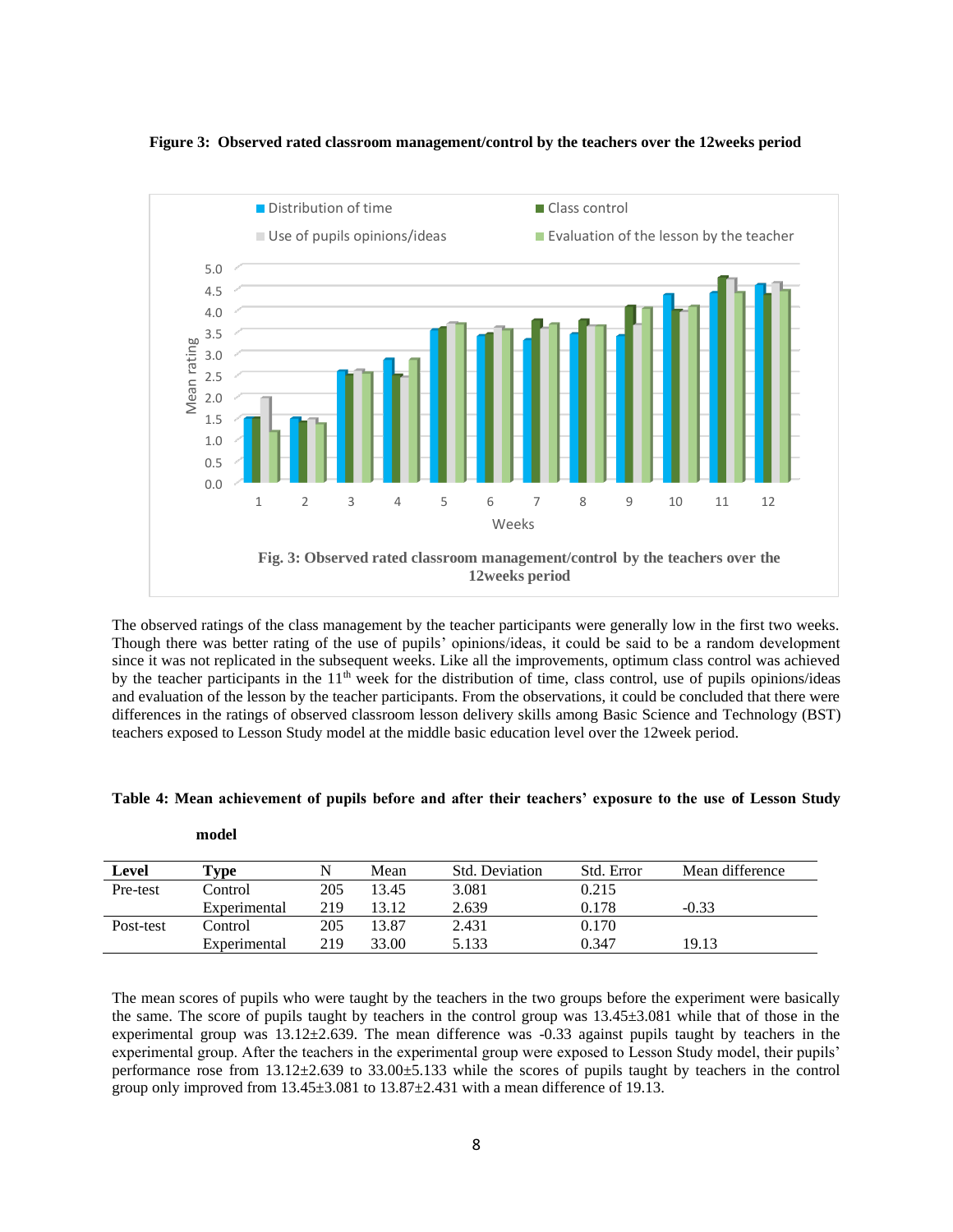### **Test of hypotheses**

The tests were carried out at a probability level of 0.05 as follows:

| Ratters        | N  | Teaching procedure | Methodology | Class management |
|----------------|----|--------------------|-------------|------------------|
|                |    | Mean Rank          | Mean Rank   | Mean Rank        |
|                | 12 | 76.58              | 71.79       | 71.96            |
| 2              | 12 | 68.00              | 69.38       | 70.92            |
| 3              | 12 | 68.04              | 63.50       | 63.21            |
| $\overline{4}$ | 12 | 64.83              | 70.67       | 68.88            |
| 5              | 12 | 65.58              | 70.75       | 70.46            |
| 6              | 12 | 60.96              | 57.50       | 63.25            |
|                | 12 | 67.83              | 65.96       | 62.25            |
| 8              | 12 | 63.75              | 67.08       | 64.88            |
| 9              | 12 | 63.67              | 58.75       | 60.75            |
| 10             | 12 | 67.33              | 64.42       | 65.08            |
| 11             | 12 | 64.92              | 71.71       | 69.88            |
| Chi-square     |    | 1.323              | 2.085       | 1.308            |
| DF             |    | 10                 | 10          | 10               |
| P-value        |    | 0.999              | 0.996       | 0.999            |

| Table 5: Kruskal-Wallis one way analysis of variance on classroom lesson delivery skills among teachers |  |  |  |  |  |  |
|---------------------------------------------------------------------------------------------------------|--|--|--|--|--|--|
| exposed to Lesson Study model.                                                                          |  |  |  |  |  |  |

The result for  $Ho<sub>1</sub>$  in the table showed that the ratters or observers did not differ significantly in their rating of the effectiveness of teachers in their usage of the classroom lesson delivery skills when exposed Lesson Study model. For Ho2, the test was conducted with the Covariance analysis (ANCOVA) procedure with the type of group as the independent variable and their pre-test score as the covariate factor.

The result revealed that the observed variability in achievement of the pupils taught by teachers in the experimental and control groups is statistically significant (F-value of 2798.671, df 1, 42, P <.05). Though the covariate factor was significant which indicated the role played by the pre-test in the experiment as it transcends all the variables but the observed difference could also be associated with the previous knowledge of the pupils in the pre-test. By these observations, there is sufficient evidence to reject the null hypothesis that there is no significant difference in pupils' achievement in BST taught by teachers exposed to School-Based Professional Development using Lesson Study model and those teachers not exposed to School-Based Professional Development using Lesson Study model is therefore rejected.

A post hoc test was conducted on the mean examined using the Least Significant difference procedure as summarized in Table 7. The result showed the achievement of pupils taught by teachers who were exposed to the use of the Lesson Study model was significantly higher than that of pupils who were taught by teachers in the control group

| Table 6: Analysis of covariance on Pupils' Achievement in Basic Science and Technology taught by teachers |  |
|-----------------------------------------------------------------------------------------------------------|--|
| exposed to Lesson Study Model and those taught by teachers not exposed to it                              |  |

| Source          | Sum of Squares | df  | Mean Square | F        | Sig. |
|-----------------|----------------|-----|-------------|----------|------|
| Corrected Model | 39785.889      | 2   | 19892.944   | 1414.777 | .000 |
| Intercept       | 4896.815       |     | 4896.815    | 348.259  | .000 |
| Pretest         | 1029.833       |     | 1029.833    | 73.241   | .000 |
| Type            | 39351.645      |     | 39351.645   | 2798.671 | .000 |
| Error           | 5919.611       | 421 | 14.061      |          |      |
| Total           | 284868.000     | 424 |             |          |      |

(F-critical at 1, 421 df =  $3.84$  at 0.05)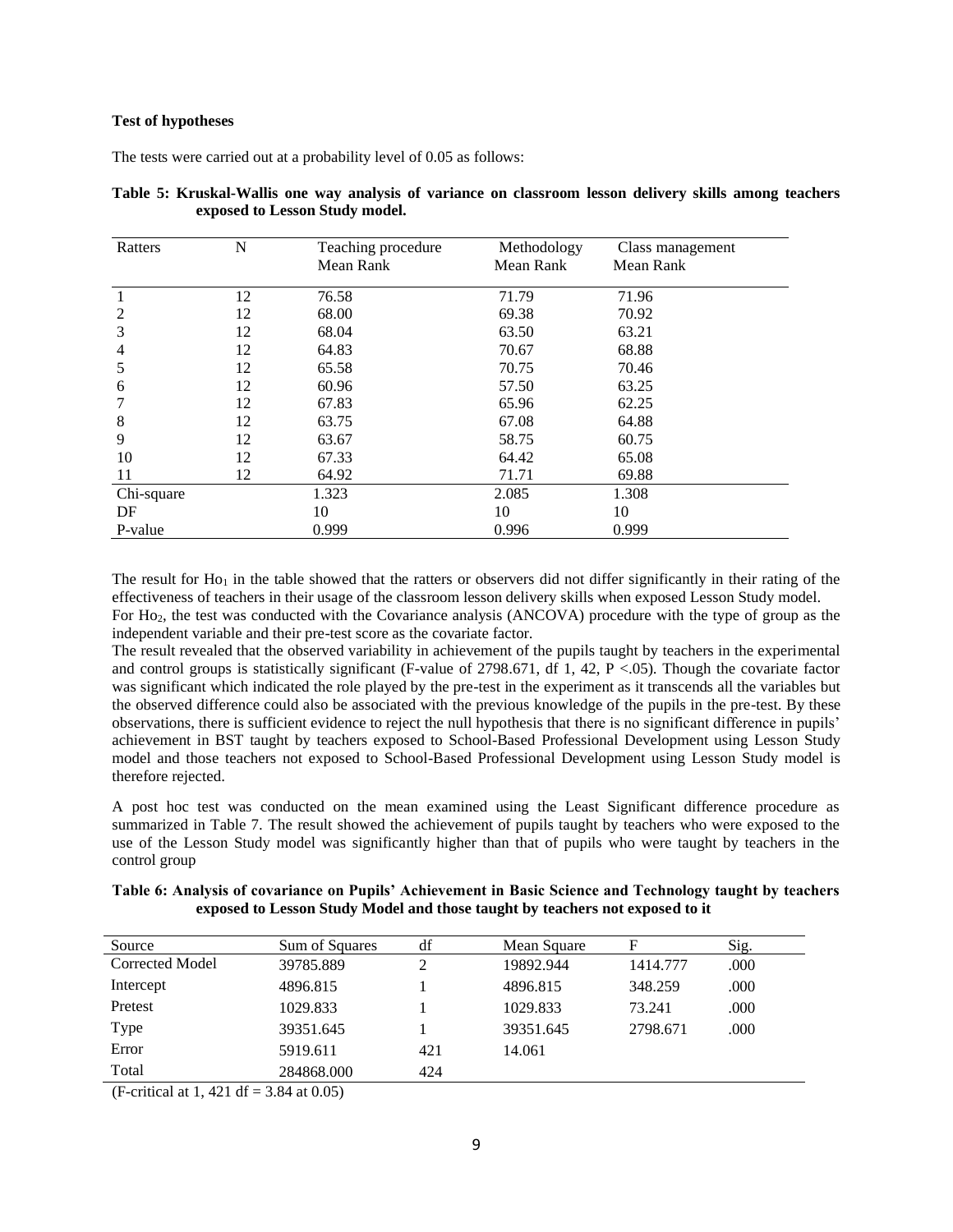## **Table 7: Pairwise Comparisons of Pupils' Achievement in Basic Science and Technology taught by teachers exposed Lesson Study Model and those taught by teachers not exposed to it**

| (I) TYPE     | (J) TYPE | Difference Std.<br>Mean<br>.I-J | Error | Sig(a) | 95% Confidence Interval for<br>Difference(a) |        |  |
|--------------|----------|---------------------------------|-------|--------|----------------------------------------------|--------|--|
| Experimental | Control  | 19.309(*)                       | .365  | 000    | 18.592                                       | 20.027 |  |
| $\cdots$     | $\sim$   | .                               |       |        |                                              |        |  |

\* The mean difference is significant at the .05 level.

### **Discussion on Findings**

It was found out that there is great improvement in teacher's classroom performance and pupils' participation during exposure to the intervention, the raters of the classroom observation checklist did not differ in their rating and there was great improvement in teaching procedure, innovation, and classroom management by teachers over the period of the intervention.

There was also great improvement in pupils' achievement due to their teacher's exposure to Lesson Study model. The result shows Lesson Study model positively impacted teaching ability of teachers which revealed the great improvement in pupils' achievement. This result agrees with the findings of (Danjuma & Shuaibu 2015) that students' performances in subjects depend on their teachers' ability to deliver.

The result of the test revealed that achievement of pupils' taught by teachers who were exposed to the model was significantly higher than the achievement of pupils taught by teachers who were not exposed to the model.

#### **Conclusion**

Based on the findings, the researcher wishes to conclude that the use of Lesson Study model has a significant effect on teachers' classroom lesson delivery skills and will serve as an innovation for lifelong learning among Basic Science and Technology teachers in Nigeria

### **Contribution to Knowledge**

The study was able to establish the fact that Lesson Study model was an effective professional development package for teachers because it is very reliable and provide consistent retraining of teachers in lesson delivery and planning and could serve as an innovation for lifelong learning among Basic Science and Technology teachers in Nigeria .

### **Recommendation**

Based on the findings of this study, Lesson Study model is suggested to be adopted by head teachers and principals to improve basic science and technology teachers' innovation and lifelong learning. However, the study was limited to Bauchi state due to financial constraints.

The study is suggested to be replicated covering more than one geographical zone of the state, and to be conducted longer in time duration to investigate other effects including retention and attitudes of pupils to Basic Science and Technology concepts when their teachers are exposed to Lesson Study model.

To find out the long term impact and effectiveness of the study, a return to the subjects is recommended in 6 to 12 months.

### **References**

Adeyemi, T.O. (2011). A Comparative Study of Students' Academic Performance in Public

Examination in Secondary School in Ondo and Ekiti State, Nigeria, *Current Research Journal of Economics Theory* 3 (2); 36-42

Brain, M. (2008). Transforming subject matter Knowledge in learning to reflect on teaching. *International Journal of Science Education*, 15, (4) 637-639.